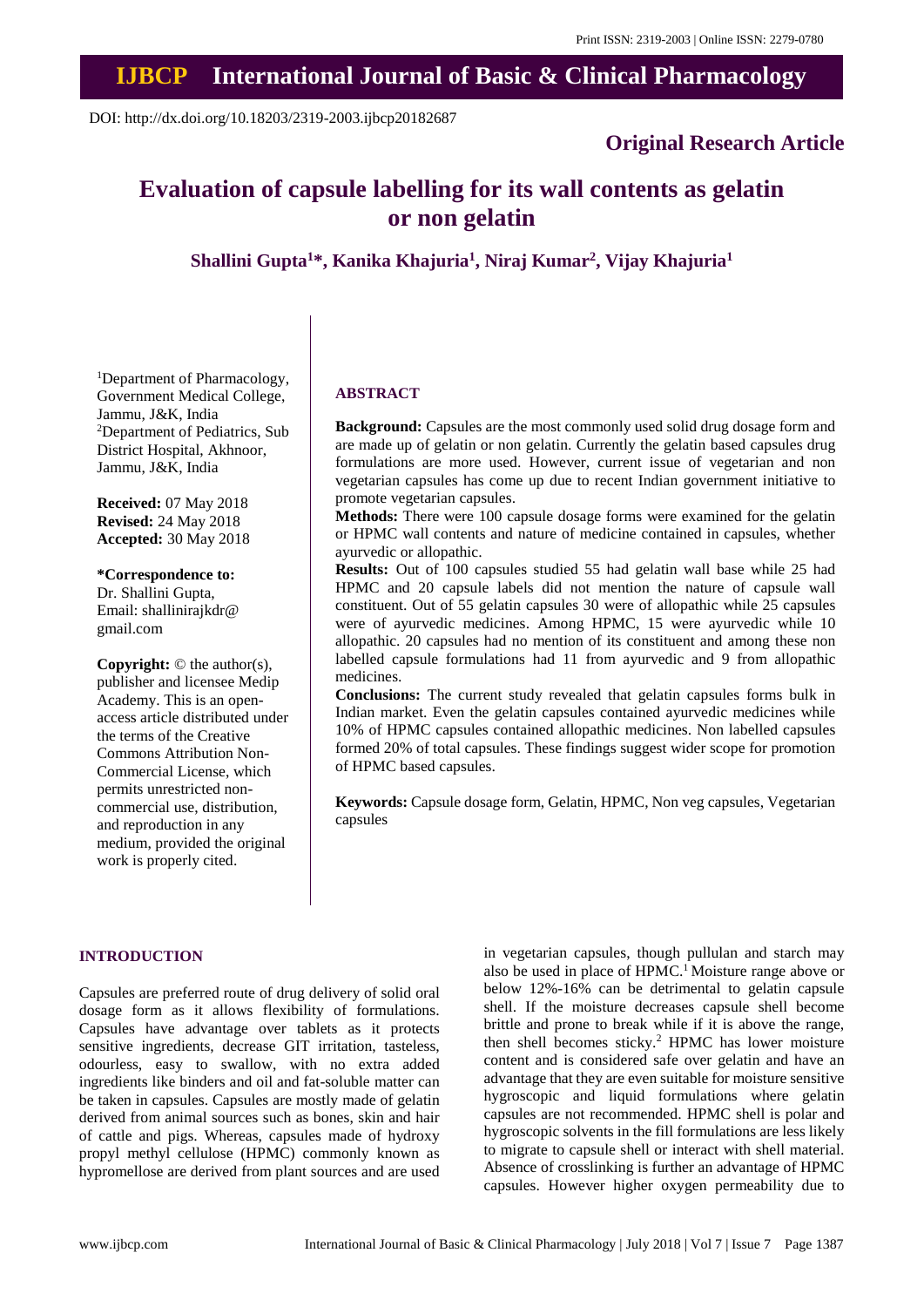looseness in HPMC capsule shell structure can limit its use in oxygen sensitive compounds. They are also used as coating polymer bioadhesive, thickening agent for sustained release and even to enhance drug solubility.<sup>3</sup>

Recent Government initiative to promote non gelatin capsules has led to debate on non vegetarian versus vegetarian capsules. <sup>4</sup> Promotion of HPMC capsules keeping in view the religious sentiments is based on the fact that there are millions of vegetarians in India. However, drug technical advisory board expert panel(DTAB) appointed to examine this issue came with conclusion that medicines were meant to save lives and therefore making issue of vegetarian vs non vegetarian is non desirable. 5

But besides the religious issue the most vital drawback with gelatin capsules is the fear of transmission of spongioform encephalopathy commonly known as mad cow disease from the animal derived capsules. <sup>6</sup> US FDA alarmed with this directed pharmaceutical industry to ensure that material used in capsule shell should not be from bovine spongioform encephalopathy endemic infected countries. 7

In our country where type of food consumed vary due to religion, beliefs and food habits, so labelling of capsules assumes importance. Though the usual displaying of circle filled with brown colour denoting non vegetarian or green for vegetarian ingredients has not been allowed by Supreme court of India. <sup>8</sup> Therefore it was thought of interest to evaluate labels for displaying gelatin or non gelatin capsule wall content to have insight into this issue. The aim of current trial was to study the label of capsule dosage form for identification of its shell contents as gelatin or HPMC.

## **METHODS**

Labels of different capsules dosage forms were studied for its shell contents by visiting different chemists / allopathic drug stores and ayurvedic drug stores.

#### *Inclusion criteria*

• Capsules containing solid drug product

#### *Exclusion criteria*

- Sustained release capsules
- **Tablets**
- Other solid or liquid dosage forms of drugs

Capsule cartons having proper labels were randomly selected. The capsule containing cartons were first photographed and afterwards the labels of capsule were examined for its shell contents like gelatin or non gelatin, nature of medicine whether ayurvedic or allopathic and manufacturing pharmaceutical company.

The capsule cartons whose label did not depict the shell content as gelatin or non gelatin(HPMC)were also included for the analysis in the study. Brown colour circle denoting non vegetarian and green circle for vegetarian ingredients was not considered.

The nature of the active drug product enclosed in capsule whether of non vegetarian origin or not was also not taken into account. Even the cost comparison between gelatin and non gelatin base capsule was not done. Prior to start of the study, Institutional Ethics Committee(IEC) approval was taken.

| <u>and a monday and the second contract of the second second and second and second and second and second and second</u> |  |                             |  |                   |                     |       |
|-------------------------------------------------------------------------------------------------------------------------|--|-----------------------------|--|-------------------|---------------------|-------|
| Capsule wall contents                                                                                                   |  | Number Percentage Ayurvedic |  | <b>Allopathic</b> | <b>Manufacturer</b> |       |
|                                                                                                                         |  |                             |  |                   | <b>MNC</b>          | local |
| Gelatin                                                                                                                 |  |                             |  | 30                | ΔΔ                  |       |

HPMC 25 25 25 15 10 24 01 Not labelled 20 20 9 11 12 08

Table 1: Nature of capsule wall contents as gelatin or non gelatin  $(n=100)$ , number, percentage, nature of medicine **and manufacturing company (multinational/local).**

In all one hundred labels of different capsules were examined. The nature of shell content, drug contained in capsule like allopathic or ayurvedic, manufacturing pharmaceutical company whether local or multinational were recorded and are presented in table form as number and percentage (Table 1).

# **RESULTS**

Total of 100 capsules were selected. The cartons of capsules were analysed for brand name, shell wall content whether gelatin or non gelatin, allopathic or ayurvedic and manufacturing company whether multinational or local . It was found that out of 100 capsules dosage form maximum capsules 55 (55%) had gelatin as capsule shell content.

It was followed by 25 capsules those had Hydroxy propyl methylcellulose (HPMC) as shell content accounting for 25%. Whereas 20 capsules (20%) labels did not mention the nature of capsules shell whether gelatine based or non gelatin.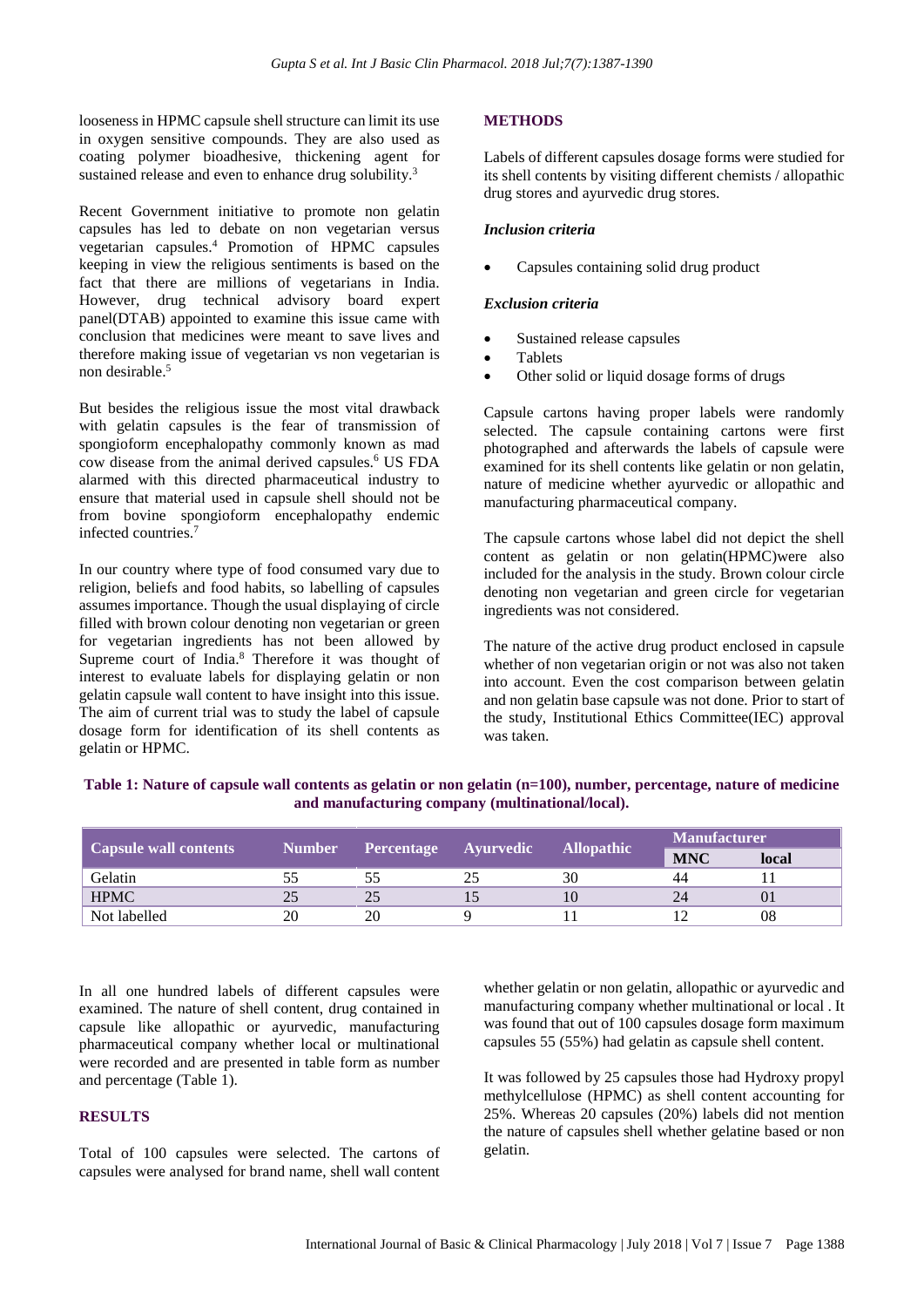Among 55 gelatin based capsules 30 capsules had allopathic, while 25 capsules had ayurvedic medicines in them. Whereas in the Hydroxy propyl methylcellulose capsules 15 contained ayurvedic medicines and 10 contained allopathic medicines.

There were 20 non labelled capsules that also formed substantial number had 11 ayurvedic while 9 had allopathic formulations. It was also noted that maximum medicines were of multinational brand (80%). Among the non labelled medicines 12 were from multinational companies while 8 were of local companies. The results obtained are depicted in Table 1.

### **DISCUSSION**

Capsules are solid dosage forms in which medicinal and inert ingredients are enclosed in a small shell usually made of gelatin. There are two types of capsules, "hard" and "soft." The hard capsule or "two piece" capsule as it consists of two pieces with shorter piece called the "cap" which fits over the longer piece called the "body" , while the soft gelatin capsule is a "one piece" capsule. 9 Unpleasant drug tastes and odors can be masked by the tasteless gelatin shell besides they are easy to administer, attractive in appearance, shells physiologically inert and easily and quickly digested in the gastrointestinal tract and economical. <sup>10</sup> Though their major disadvantage is the fear regarding bovine spongioform encephalopathy transmission but high temperature and pH of the manufacturing process of gelatin capsule lead to nearly no risk of carrying this disease.

In present times people are becoming more conscious for the quality and origin of their food supplements. Vegetarian dietary patterns have been reported to be associated with a number of favourable health outcomes. 11 While diet high in animal protein derived nutrients can be of interest in etiology of obesity and chronic diseases. <sup>12</sup> In this backdrop the demand for animal-free or vegetarian supplements is growing.

Hydroxy propyl methyl cellulose (HPMC), starch, hydroxy propyl cellulose (HPC) etc are mainly used as alternatives for gelatin. The vegetarian capsules have advantages over non vegetarian capsule as are free from animal derivatives like pork or beef, easy to swallow, soft, low shell odor and have associated perception of healthier product and do not support bacterial growth. <sup>13</sup> Keeping in mind the cultural interest, beliefs, taboos and preferences of people the present study was conducted to evaluate the capsules labeling for their vegetarian and non vegetarian shell contents.

In the current study maximum (55%) of the capsules were gelatin based. It is in accordance with earlier reports where the majority of capsules as high as 98% were of non vegetarian origin.<sup>3</sup> 120 billion gelatin capsules per year are made in India and while only 2 billion capsules have cellulose shells. 14

It was interesting to know from the findings of current study that 45% of gelatin based capsules were used to enclose ayurvedic medicines which are mostly associated with notion that being herbal are non animal products.

Though maximum number of vegetarian capsules contained ayurvedic medication but still 40% had allopathic medicines. This suggests that there was no rigidity regarding nature of drugs they enclose. The most important point emerging the study was that nearly 20% of the capsule drug formulations had no mention of its shell contents whether gelatin or non gelatin.

HPMC capsules currently are 4 to 5 times costlier than gelatine capsules. While the gelatine capsules manufacturing is simple and more efficient, the HPMC capsules on the other hand are expensive due to lower production yield and conversion ratio compared to gelatine-based capsules. Also, to make HPMC capsules longer time and extensive technology is required. However, price difference will diminish as more pharmaceutical houses opt for production of HPMC capsules as the demand increases.

The current study highlights the issue of vegetarian vs non vegetarian capsule in present scenario. The dietary sensitivity and patient preference may alter the scene in years to come as pharmaceutical houses are likely to promote vegetarian capsules in future.

### **CONCLUSION**

The current study revealed variability in labelling that gelatin capsules formed the bulk of capsule dosage formulations in the current study. Interestingly, even the gelatin capsules contained ayurvedic medicines while 10% of HPMC capsules contained allopathic medicines. Non labeled capsules is a important issue and formed 20% of total capsules. These observations suggest wider scope for the promotion of HPMC based capsules in future.

#### *Funding: No funding sources*

*Conflict of interest: None declared Ethical approval: The study was approved by the Institutional Ethics Committee*

#### **REFERENCES**

- 1. Biyani MK. Choosing Capsules: A Primer.Capsules offer certain benefits over tablets for oral-solid dosage drugs, and several types of capsules are available. Pharmaceutical Technology. 2017;41(10):36-41.
- 2. Gullapalli RP, Mazzitelli CL. Gelatin and non-gelatin capsule dosage forms. J Pharm Sci. 2017;106:1453- 65.
- 3. Sheladiya DV, Sodha H, Shah K, Desai T. Vegetable Capsule Shell. International Journal of Pharmaceutical and Chemical Sciences. 2012;1(3):1248-55.